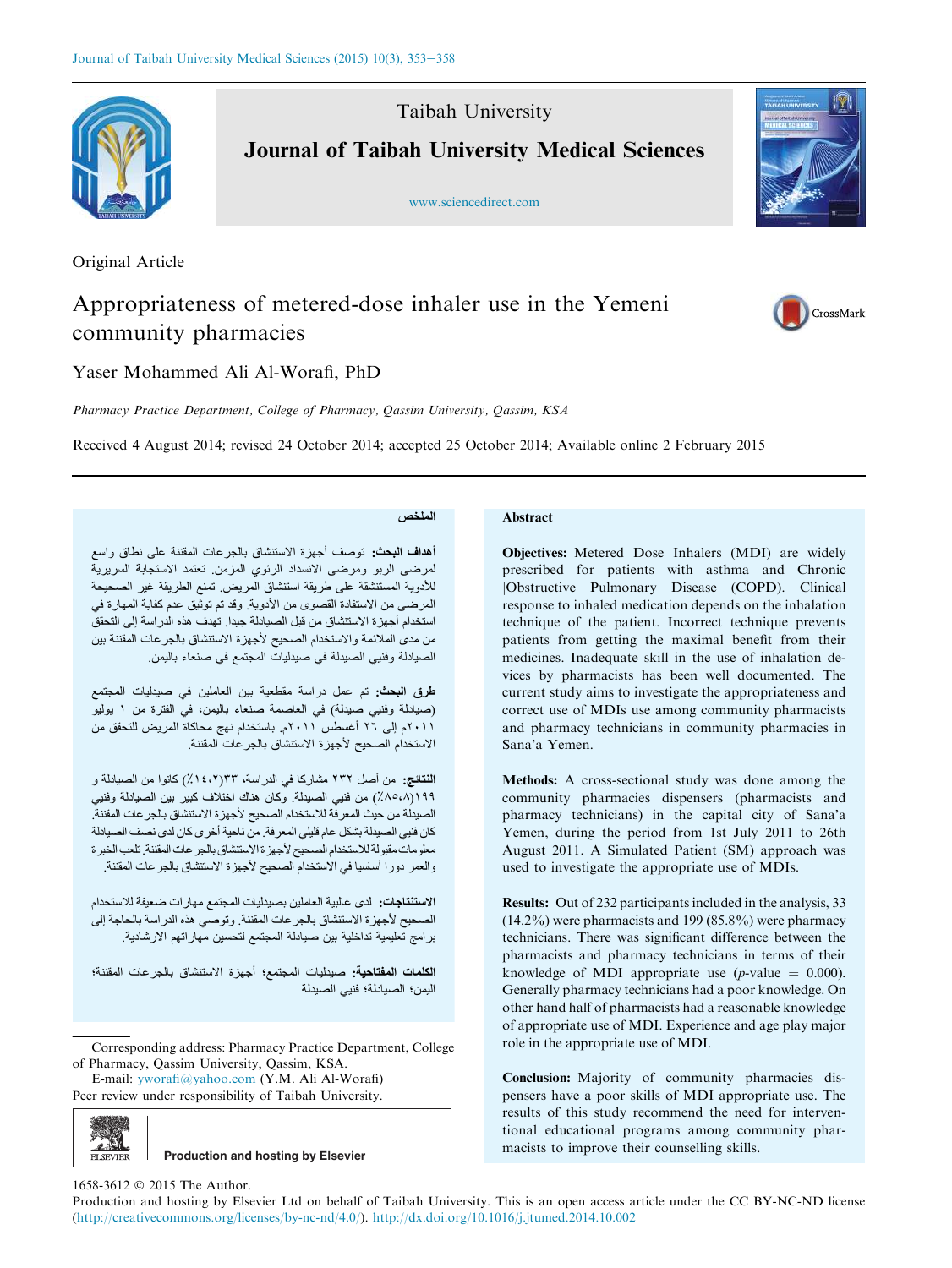Keywords: Community pharmacy; MDI; Pharmacists; Pharmacy technicians; Yemen

2015 The Author.

Production and hosting by Elsevier Ltd on behalf of Taibah University. This is an open access article under the CC BY-NC-ND license (http://creativecommons.org/licenses/by-nc $nd/4.0/$ ).

## Introduction

Inhalation medications are widely prescribed for patients with asthma and chronic obstructive pulmonary disease (COPD). The inhaled route allows therapeutic agents are delivered directly to the lungs which provide a more rapid onset of action, better efficacy and less adverse effects.<sup>1,2</sup> Clinical response to inhaled medication depends on the inhalation technique of the patient. Incorrect technique prevents patients from getting the maximal benefit from their medicines. $3-5$  The most commonly prescribed inhaler devices are either the metered-dose inhalers (MDIs) and dry-powder inhalers (DPIs) and the selection should be based on the: availability, cost, patient preference, physician preference and clinical situation.<sup>6</sup>

To use inhalers correctly by the patients with asthma and COPD they should receive clear instructions and physical demonstration given by a health professional.<sup>7</sup> Patient education about inhaler technique is very important in the management of asthma and COPD and can be improved with education. $8,9$  The role of the community pharmacist world wide changes and moved towards a focus on patient care. The community pharmacist's should focus more on patient-oriented services rather than the traditional focus on product and dispensing services.<sup>10</sup> Community pharmacists can provide effective training in correct inhaler technique. $\frac{11}{11}$ 

Respiratory diseases including asthma and COPD among the top 10 causes of morbidity and mortality in Yemen.<sup>12</sup>

Community pharmacies in Yemen are the most accessible healthcare facilities to the patients which provide a timely opportunity to instruct patients on the use and administration of inhaled medications.<sup>13</sup> Community pharmacists can make a significant contribution to improve the outcome of treating asthma and COPD patients due to their expertise on medication and their everyday contacts with the patients on dispensing and counseling. Pharmacists can help asthma, COPD patients to achieve the treatment outcomes by providing the patients with suitable information and counseling. One of the counseling issues is educate the patients how they can use their inhaler medications correctly.

Simulated patient methodology has been adapted and used to assess quality practice in the health sector as well as in pharmacy practice. $14,15$  The use of simulated patients in pharmacy practice research has become increasingly worldwide over the past two decades.<sup>16-19</sup> There are different names of simulated patient such as: pseudo patient, pseudo patron, simulated patient, pseudo customer, shopper patient or mystery shopper). Simulated patient is a person who is trained to go to the pharmacy with determined scenarios to assess quality of certain services provided by pharmacy employees.<sup>18–20</sup>

Few studies conducting on the Arabic region to investigate the appropriateness of MDIs use among community pharmacies staff, $16$  none of these studies conducted in Yemen. Therefore, the current study aims to compare the appropriateness (Correct use) of MDIs use among community pharmacy dispensers in community pharmacies in Sana'a, Yemen and to investigate factors affecting appropriateness of MDIs use.

#### Materials and Methods

A cross-sectional study was done among the community pharmacies dispensers (Pharmacists and Pharmacy Technicians) in the capital Sana'a, Yemen. The period of this study was from 1st July 2011 to 26th August 2011. A simulated patient approach was to investigate the appropriateness of MDIs use among community pharmacists and pharmacy technicians in community pharmacies in Sana'a, Yemen.

This study was approved from college of pharmacy, Qassim University and form the managers of community pharmacies. No personal data about pharmacies or pharmacists was obtained. All pharmacy mangers were informed before the study about the objectives and the confidentiality of the data. They informed that a simulated patient would visit their pharmacy for counseling. No details about the type of counseling were provided. Time of visit was not informed. Demographic data was collected from the pharmacy managers. The MDI used in this study was Ventolin® (Salbutamol) evohealer. The appropriateness of MDI use defined in this study as correct use of MDIs.

#### Sample size

According to the annual reports of the Ministry of Public Health and Population 2010 the numbers of pharmacies are 1138 community pharmacies in the capital Sana'a.<sup>21</sup> The sample size calculation was done by using Raosoft method Convenient sampling technique was used in this study. Based on this reports 300 community pharmacies were selected conveniently to have an estimate of precision at the 95% confidence interval (CI), with an  $\alpha = 0.05$ .

#### Simulated patient and scenario

Simulated patient methodology was used in this study as shown in Table 1.

A simulated patient team was consisted of three registered pharmacists. Furthermore theoretical and practical workshops about simulation scenario, evaluate MDI appropriate use and recording method were provided. All simulated patients underwent MDI use assessment after workshop. The simulated scenario was that a patient diagnosed with asthma and went to the community pharmacy with Ventolin® (Salbutamol) evohealer and told the pharmacy dispenser "My physician has prescribed this devise for me. Could you please educate me how can I use it?" The interaction between community pharmacists or pharmacy technicians and simulated patient was audio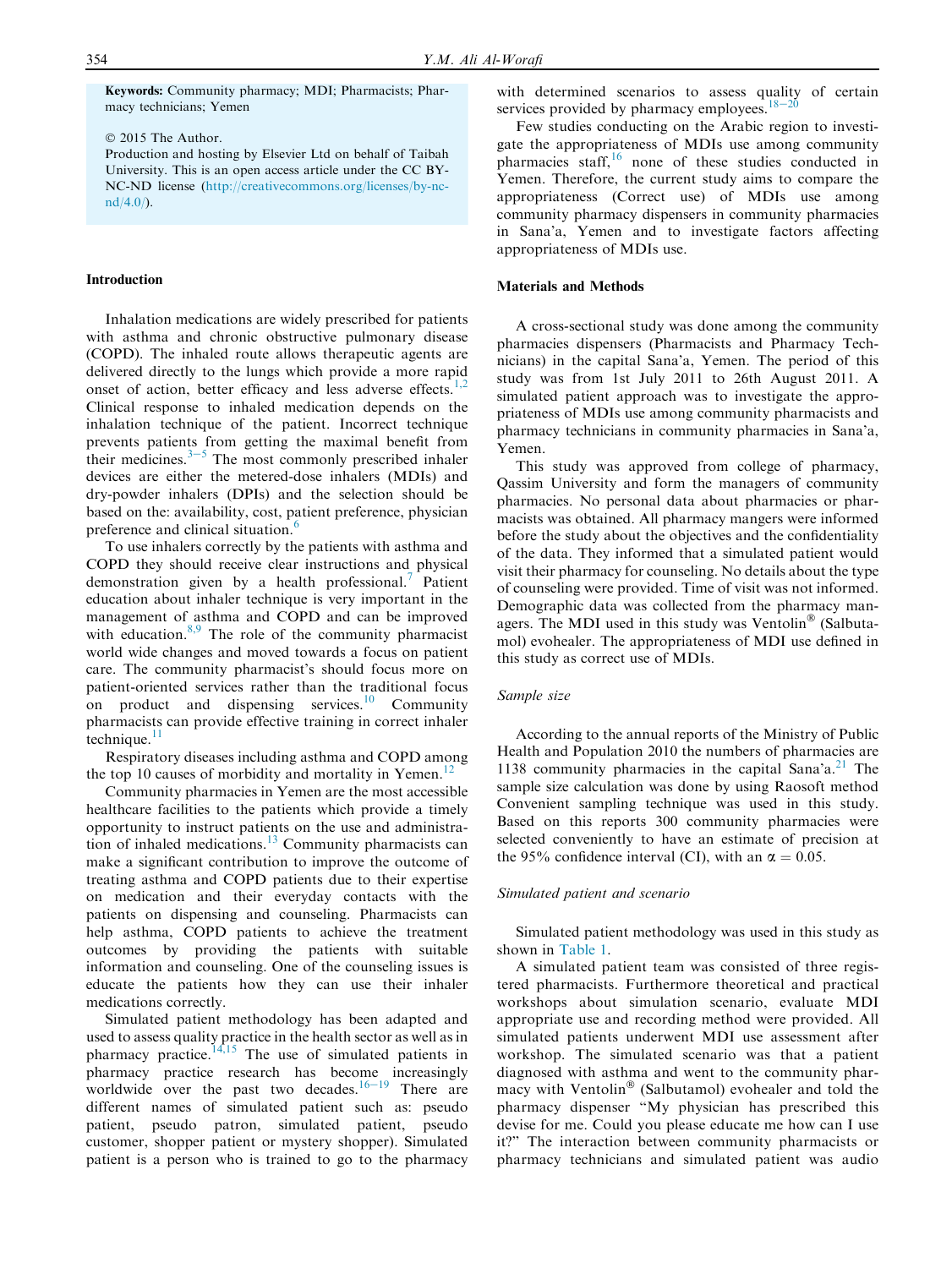Table 1: Simulated patient methodology.

| N |                                                                                                                                                                       | <b>Notes</b>                                                                                                                                                                                                                                                                    |
|---|-----------------------------------------------------------------------------------------------------------------------------------------------------------------------|---------------------------------------------------------------------------------------------------------------------------------------------------------------------------------------------------------------------------------------------------------------------------------|
|   | Select the simulated patients (SM)                                                                                                                                    | Invite and interview registered pharmacists<br>with minimum 3 years experience. Select 3<br>registered pharmacists.                                                                                                                                                             |
|   | Train the SM about MDI use, scenario, how to evaluate community<br>pharmacy dispensers and record the interaction with pharmacy staff                                 | Workshops and educational materials<br>(Videos, notes and pictures)                                                                                                                                                                                                             |
| 3 | Examine the ability of SM (MDI use, scenario, how to evaluate<br>community pharmacy dispensers and audio visually record the<br>interaction with pharmacy dispensers) | Author and invited external examiners.                                                                                                                                                                                                                                          |
| 4 | Conduct study and report results to author                                                                                                                            |                                                                                                                                                                                                                                                                                 |
| C | Analyze results.                                                                                                                                                      | Check the reliability of the result by<br>comparing the SM evaluation checklist<br>with the recorded video.                                                                                                                                                                     |
| 6 | Sent feedback to community pharmacies                                                                                                                                 | A 30 min meeting with community<br>pharmacists and pharmacy technicians<br>to increase the awareness of the new<br>roles of pharmacists and pharmaceutical<br>care services was done.<br>Educational materials (Video and<br>brochures) about MDI appropriate<br>use was given. |

visually recorded using hidden micro camera and reported the evaluation using evaluation checklist after leaving the pharmacy. Furthermore the reliability of the results was done by comparing the SM evaluation checklist with the recorded video.

## Evaluation of the pharmacy staff knowledge about appropriate use of MDIs

The evaluation was done by using MDI evaluation checklist as shown in Table 2.

The checklist was adapted from the latest Guidelines for the Diagnosis and Management of Asthma, National Asthma Education and Prevention Program.<sup>22</sup> Scoring system was used in this study as each performed step was given a value of one and unperformed or wrong step was given a value of zero. A good appropriateness of Ventolin<sup>®</sup> (Salbutamol) evohealer use is awarded to pharmacists or pharmacy technician completing successfully seven steps or more including the critical steps. A moderate appropriateness of Ventolin<sup>®</sup> (Salbutamol) evohealer use is awarded to pharmacists or pharmacy technician completing successfully five or six steps including the critical steps. A poor appropriateness of Ventolin<sup>®</sup> (Salbutamol) evohealer use is awarded to pharmacists or pharmacy technician completing less than or equal to four steps.

#### Statistical analysis

The data were descriptively analyzed using Statistical Package for the Social Sciences<sup>®</sup> (SPSS) version 15 for Windows. Differences in proportional were tested with Chisquare test or Fisher's Exact test. All reported p-values are two tailed, and the result is significant if p-value is  $\leq 0.05$ .

# **Results**

Among 300 community pharmacies approached, 68 pharmacies were excluded from the study because of: the unclear video recorded or asked the simulation patient (SP) to read leaflet or refer SP to hospital to see the physician. Out

Table 2: Recommended checklist of metered-dose inhaler  $(MDI).<sup>22</sup>$ 

|                | Step                                       | Score |
|----------------|--------------------------------------------|-------|
| 1              | Shake the inhaler well <sup>a</sup>        |       |
| $\overline{c}$ | Remove the dust cap <sup>a</sup>           |       |
| 3              | Exhale slowly through pursed lips          |       |
| $\overline{4}$ | If using the "closed-mouth" technique,     |       |
|                | hold the inhaler upright and place the     |       |
|                | mouthpiece between your lips. Be           |       |
|                | careful not to block the opening with      |       |
|                | your tongue or teeth                       |       |
|                | If using the "open-mouth" technique,       |       |
|                | open your mouth wide and hold the          |       |
|                | inhaler upright $1-2$ inches from your     |       |
|                | mouth, making sure the inhaler is          |       |
|                | properly aimed                             |       |
| 5              | Press down on the inhaler once as you      |       |
|                | start a slow, deep inhalation <sup>a</sup> |       |
| 6              | Continue to inhale slowly and deeply       |       |
|                | through your mouth. Try to inhale          |       |
|                | for at least $5s$ .                        |       |
| 7              | Hold your breath for 10 s (use your        |       |
|                | fingers to count to 10 slowly). If 10      |       |
|                | s makes you feel uncomfortable, try        |       |
|                | to hold your breath for at least 4 s.      |       |
| 8              | Exhale slowly.                             |       |
| 9              | Wait at least $30-60$ s before inhaling    |       |
|                | the next puff of medicine.                 |       |
|                | <sup>a</sup> Critical step.                |       |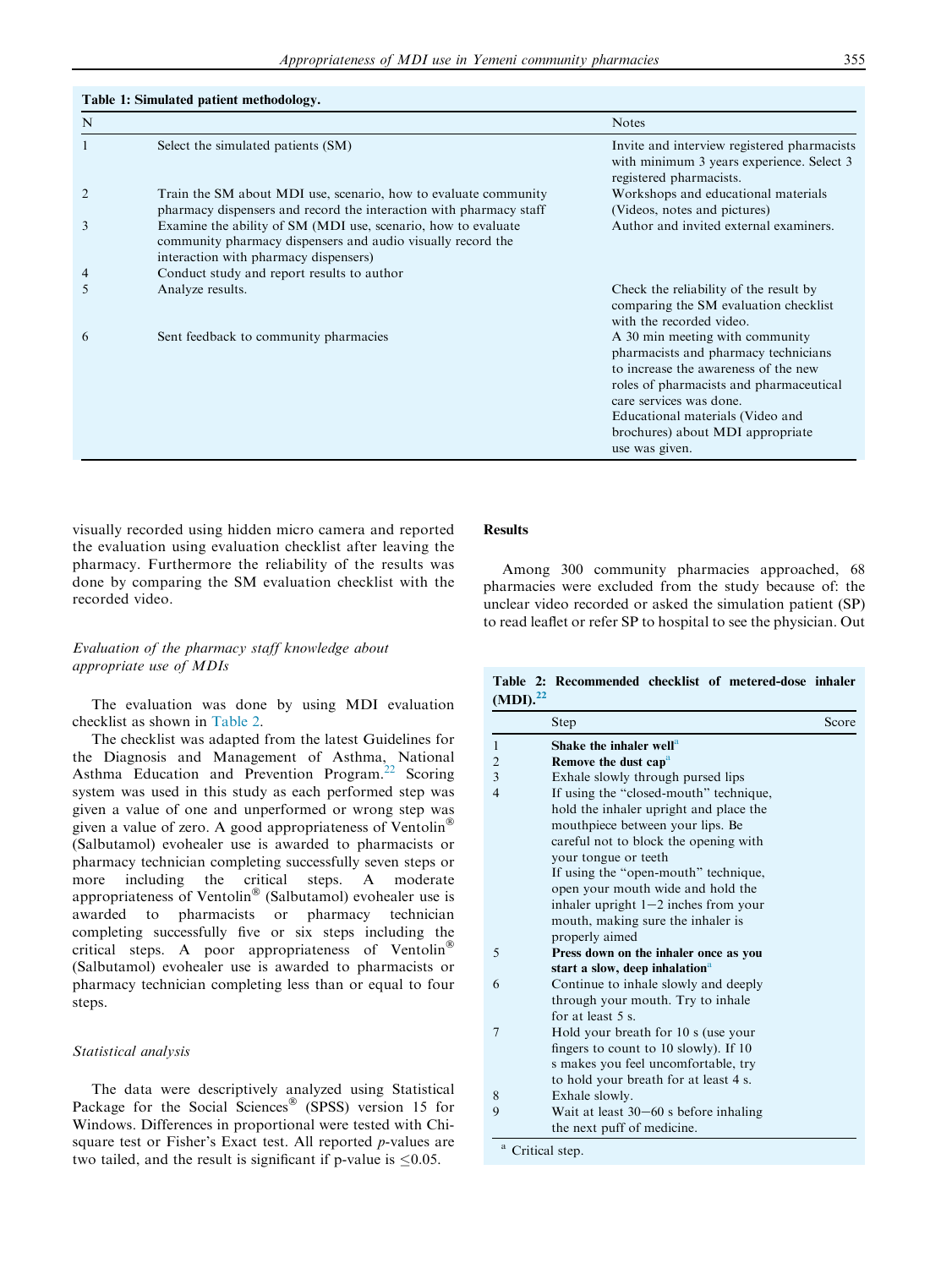#### Table 3: Metered-dose inhaler (MDI) appropriate use.

|                | <b>Step</b>                                                                                | Pharmacists.<br>33 $(100\%)$ | Pharmacy<br>technicians.<br>199 (100%) | $p$ -Value <sup>a</sup> |
|----------------|--------------------------------------------------------------------------------------------|------------------------------|----------------------------------------|-------------------------|
|                | Shake the inhaler well <sup>b</sup>                                                        | 17(51.5)                     | 23(11.6)                               | 0.000                   |
| 2              | Remove the dust capb                                                                       | 33 (100)                     | 154(77.4)                              | 0.001                   |
| 3              | Exhale slowly through pursed lips.                                                         | 17(51.5)                     | 3(1.5)                                 | 0.000                   |
| $\overline{4}$ | If using the "closed-mouth" technique, hold the inhaler upright and place the mouthpiece   | 17(51.5)                     | 56(28.1)                               | 0.014                   |
|                | between your lips. Be careful not to block the opening with your tongue or teeth.          |                              |                                        |                         |
|                | If using the "open-mouth" technique, open your mouth wide and hold the inhaler upright     |                              |                                        |                         |
|                | $1-2$ inches from your mouth, making sure the inhaler is properly aimed.                   |                              |                                        |                         |
| 5              | Press down on the inhaler once as you start a slow, deep inhalation <sup>b</sup>           | 17(51.5)                     | 0(0)                                   | 0.000                   |
| 6              | Continue to inhale slowly and deeply through your mouth. Try to inhale for at least 5 s.   | 15(45.5)                     | 0(0)                                   | 0.000                   |
|                | Hold your breath for 10 s (use your fingers to count to 10 slowly). If 10 s makes you feel | 9(27.3)                      | 0.000                                  | 0.000                   |
|                | uncomfortable, try to hold your breath for at least 4 s.                                   |                              |                                        |                         |
| 8              | Exhale slowly.                                                                             | 15(45.5)                     | 0(0)                                   | 0.000                   |
| 9              | Wait at least $30-60$ s before inhaling the next puff of medicine.                         | 9(27.3)                      | 0.000                                  | 0.000                   |

<sup>b</sup> Critical step.

of 232 pharmacies, 33 (14.2%) were pharmacists and 199 (85.8%) were pharmacy technicians. 225 (97%) were male and 7 (3%) were females. The mean age of the respondents was found to be  $25.60 \pm 3.278$  years. 69.4% of the respondents age were  $\leq$ 25 years old. Among the respondents 89 (38.4%) had an experience more than three years and the rest had a 3 year experience or less.

Table 3 shows the comparison between pharmacists and pharmacy technicians in terms of MDI appropriate use.

Table 4 shows the factors affecting MDI appropriate use.

#### **Discussion**

The findings of this study shows that the majority of respondents were pharmacy technicians (85.8%), this is consistent with the previous report that majority of the pharmacy dispensers in Yemen were non pharmacist.<sup>13</sup> Hire a qualified pharmacists is needed to improve the counseling provided in the community pharmacies in Yemen.

| Characteristics   | Total        | Good knowledge<br>(Appropriate use) | $p$ -Value <sup>a</sup> |  |
|-------------------|--------------|-------------------------------------|-------------------------|--|
| $n\ (\%)$         | $232(100\%)$ | $15(6.5\%)$                         |                         |  |
| <b>Education</b>  |              |                                     |                         |  |
| Pharmacist        | 33(14.2)     | 15 (100)                            | 0.000                   |  |
| Pharmacy          | 199 (85.8)   | 0(0)                                |                         |  |
| technician        |              |                                     |                         |  |
| <b>Experience</b> |              |                                     |                         |  |
| $>3$ years        | 89 (38.4.)   | 10(66.7)                            | 0.021                   |  |
| $<$ 3 years       | 143(61.6)    | 5(33.3)                             |                         |  |
| Gender            |              |                                     |                         |  |
| Male              | 225(97)      | 15 (100)                            | 1.000                   |  |
| Female            | 7(3.0)       | 0(0)                                |                         |  |
| Age               |              |                                     |                         |  |
| $>25$ years old   | 71 (30.6)    | 10(66.7)                            | 0.003                   |  |
| $<$ 25 years old  | 161(69.4)    | 5(33.3)                             |                         |  |

The findings of this study shows that the males percentage were (97%), this is similar to the previous reports.<sup>23–25</sup> This study showed that there was significant difference (pvalue  $= 0.000$ ) between the pharmacists and pharmacy technicians in terms of their knowledge of MDI appropriate use. Pharmacy technicians have a poor knowledge. The most common problems among pharmacy technicians with MDI use were step 5, 6, 7, 8 and 9. On other hand half of pharmacists had a good knowledge of MDI appropriate use.

The findings of this study shows that experience and age play a major role on MDI appropriate use. There was significant difference between pharmacists with experience more than three years and pharmacists with three year experience or less (*p*-value  $= 0.021$ ).

Generally this study has found that majority of community pharmacy dispensers (93.5%) had poor knowledge and unfamiliar with MDI appropriate use. This findings is consistent with studies in Arabic countries.<sup>16</sup> MDIs are usually prescribed to patients with asthma and COPD and the success of the therapy depends on correct inhaler technique use. $1-5$  The improper inhaler technique use will lead to uncontrolled diseases, worsening treating outcomes, increase emergency departments visits and decrease quality of life. Educate the patients on the correct MDI technique improve their device use and control the disease. Pharmacist counselling can significantly improve MDI technique. Community pharmacies in Yemen are considered a valuable and easy resource for patients for treatment and counselling. $13$ 

Development in Pharmacy practice since last decades especially after the introduction of clinical pharmacy concepts in the late 1960s, followed by the philosophy of pharmaceutical care in the early 1990s has contributed very much in the public health, improve treatment outcomes and improve quality of life. Pharmaceutical care changed the approach of Pharmacy practice from product oriented to Patient oriented.<sup>26,27</sup>

Community pharmacists in Yemen can be trained easily for providing pharmaceutical care to patients. Training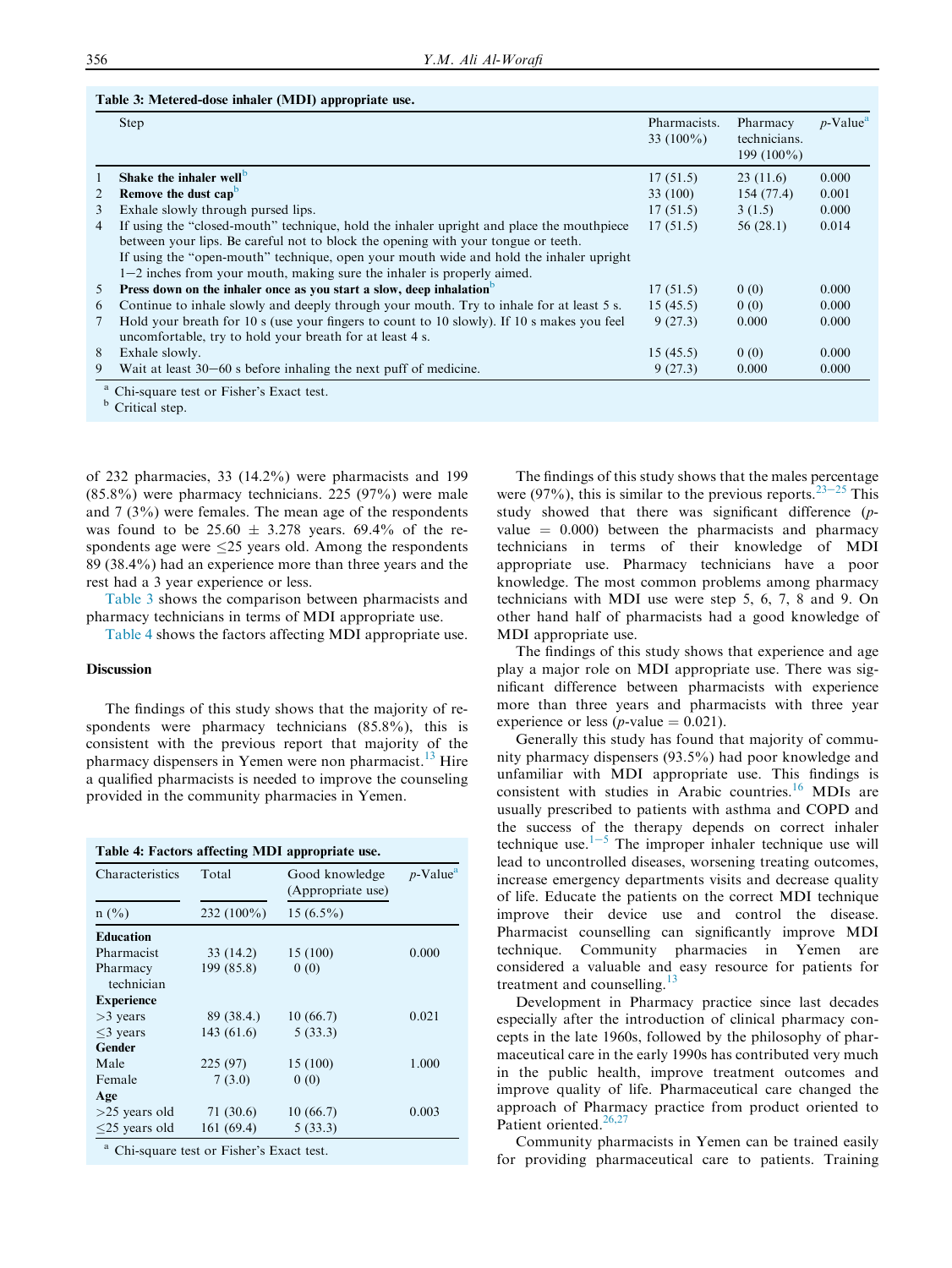provided to community pharmacists has a positive effect on their knowledge and skills and can improve patient drug knowledge, inhaler technique, and level of compliance. According to the conducted international studies about the impact of providing pharmaceutical care by pharmacists for patients with asthma and COPD, pharmacists not only improved patients' inhalers technique use but medications knowledge, and adherence therapy. Which leads to improve treating outcomes, control their diseases and improve patient quality of life.<sup>28–31</sup> The feedback was given to community pharmacists and pharmacy technicians. Educational materials (Videos and brochures) about MDI appropriate use was given to community pharmacists and pharmacy technicians. A 30 min meeting with community pharmacists and pharmacy technicians to increase the awareness of the new roles of pharmacists and pharmaceutical care services was done.

#### Conclusion

Majority (85.8%) of Pharmacy dispensers in this study were pharmacy technicians and they were not aware of MDI appropriate use. Half of the community pharmacists in community pharmacies had a poor knowledge of MDI. Experience play important role on MDI appropriate use among community pharmacists. Educational materials was given to community pharmacists and pharmacy technicians. It may contribute to improve their skills on MDI technique and educate patients correctly on their MDIs.

This study was done only on the capital Sana'a. We can't generalize the result of this study. Studies on other cities are highly recommended. Increase the awareness towards the important of counselling and move towards provide a good pharmaceutical care are highly recommended. Study of the impact of different interventions to improve inhaler technique are highly recommended.

## Conflict of interest

The author have no conflict of interest to declare.

#### References

- 1. Global Initiative for Asthma. Global strategy for asthma management and prevention. NHLBI/WHO workshop report. NHLB/NIH Report number 02-3659; 2006.
- 2. Pauwels RA, Buist AS, Calverley PM, Jenkins CR, Hurd SS. Global strategy for the diagnosis, management, and prevention of chronic obstructive pulmonary disease. Am J Respir Crit Care Med 2012;  $163(5)$ :  $1256 - 1276$ .
- 3. Goodman DE, Israel E, Rosenberg M, Johnston R, Weiss ST, Drazen JM. The influence of age, diagnosis, and gender on proper use of metered-dose inhalers. Am J Respir Crit Care Med 1994; 150(5): 1256-1261.
- 4. Jackson C, Lipworth B. Optimizing inhaled drug delivery in patients with asthma. Br J Gen Pract 1995;  $45(401)$ :  $683-687$ .
- 5. Van BI, Mesters I, Mudde AN, Tan TD. Assessment of the inhalation technique in outpatients with asthma or chronic obstructive pulmonary disease using a metered-dose inhaler or dry powder device. J Asthma 1998;  $35(3)$ :  $273-279$ .
- 6. Dolovich MB, Ahrens RC, Hess DR, Anderson P, Dhand R, Rau JL, et al. Device selection and outcomes of aerosol therapy: evidence-based guidelines\*: American college of chest

physicians/American college of asthma, allergy, and immunology. Chest 2005;  $127(1)$ : 335-371.

- 7. Bosnic-Anticevich SZ, Harun S, Stephen So, Helen KR. Metered-dose inhaler technique: the effect of two educational interventions delivered in community pharmacy over time. J Asthma 2010;  $47(3)$ :  $251-256$ .
- 8. Ivanovich M, Kreamer JW, Gritzalis D, Moses J. Evaluation of an auditory feedback equipped metered dose inhaler. Am J Ther 1996;  $3(12)$ :  $818-820$ .
- 9. de Oliveira MA, Bruno VF, Ballini LS, Britojardim JR, Fernandes ALG. Evaluation of an educational program for asthma control in adults. **J** Asthma 1997;  $34(5)$ :  $395-403$ .
- 10. Hepler CD. Clinical pharmacy, pharmaceutical care, and the quality of drug therapy. Pharmacotherapy 2004;  $24(11)$ :  $1491-$ 1498.
- 11. Mehuys E, Van Bortel L, De Bolle L, Van Tongelen I, Annemans L, Remon JP, Brusselle G. Effectiveness of pharmacist intervention for asthma control improvement. Eur **Respir J 2008**; 31(4):  $790-799$ .
- 12. Health System Profile Yemen. Regional health systems observatory- EMRO. World Health Organization; 2006 [cited 2013] 1st March ]; Available from: http://gis.emro.who.int/ HealthSystemObservatory/PDF/Yemen/Full%20Profile.pdf.
- 13. Al-Worafi YM. Pharmacy practice and its challenges in Yemen. Aust Med J 2014;  $7(1)$ : 17-23.
- 14. Wertheimer AI, Shefter E, Cooper RM. More on the pharmacist as a drug consultant: three case studies. Drug Intell Clin **Pharm 1973**; 7(1):  $58-61$ .
- 15. Beullens J, Rethans JJ, Goedhuys J, Buntinx F. The use of standardized patients in research in general practice. Fam Pract 1997; 14(1):  $58-62$ .
- 16. Osman A, Hassan ISA, Ibrahim MIM. Are sudanese community pharmacists capable to prescribe and demonstrate asthma inhaler devices to patrons? A mystery patient study. Pharm Pract 2012;  $10(2)$ :  $110-115$ .
- 17. Norris PT. Purchasing restricted medicines in New Zealand pharmacies: results from a "mystery shopper" study. Pharm World Sci 2002;  $24(4)$ :  $149-153$ .
- 18. Watson MC, Skelton JR, Bond CM, Croft P, Wiskin CM, Grimshaw JM, Mollison J. Simulated patients in the community pharmacy setting. Using simulated patients to measure practice in the community pharmacy setting. Pharm World Sci **2004**; 26(1):  $32-37$ .
- 19. Benrimoj SI, Werner JB, Raffaele C, Roberts AS, Costa FA. Monitoring quality standards in the provision of nonprescription medicines from Australian community pharmacies: results of a national programme. Qual Saf Health Care 2007; 16(5):  $354 - 358$
- 20. Alte D, Weitschies W, Ritter CA. Evaluation of consultation in community pharmacies with mystery shoppers. Ann Pharmacother 2007; 41(6): 1023-1030.
- 21. Ministry of Public Health and Population. Annual statistical health report [cited 2011 1st March ]; Available from: http:// www.mophp-ye.org/arabic/docs/Report2010.pdf; 2010.
- 22. National Institutes of Health. Expert panel report 3. Guidelines for the diagnosis and management of asthma. NIH Publication 2007, No. 08-4051.0.
- 23. Central Statistics Organization. Annual report [cited 2013 1st March]; Available from: http//www.cso yemen.org/books/stat\_ book\_2011.pdf; 2011.
- 24. Al-Worafi YM. Pharmacy education in Yemen. Am J Pharm Educ 2013; 77(3): 65.
- 25. Al-Worafi YM. The challenges of pharmacy education in Yemen. Am J Pharm Educ 2014; 78(8): 146.
- 26. Mil JWF, Schulz M, Tromp TFJD. Pharmaceutical care, European developments in concepts, implementation, teaching, and research: a review. Pharm World Sci 2004; 26(6):  $303 - 311.$